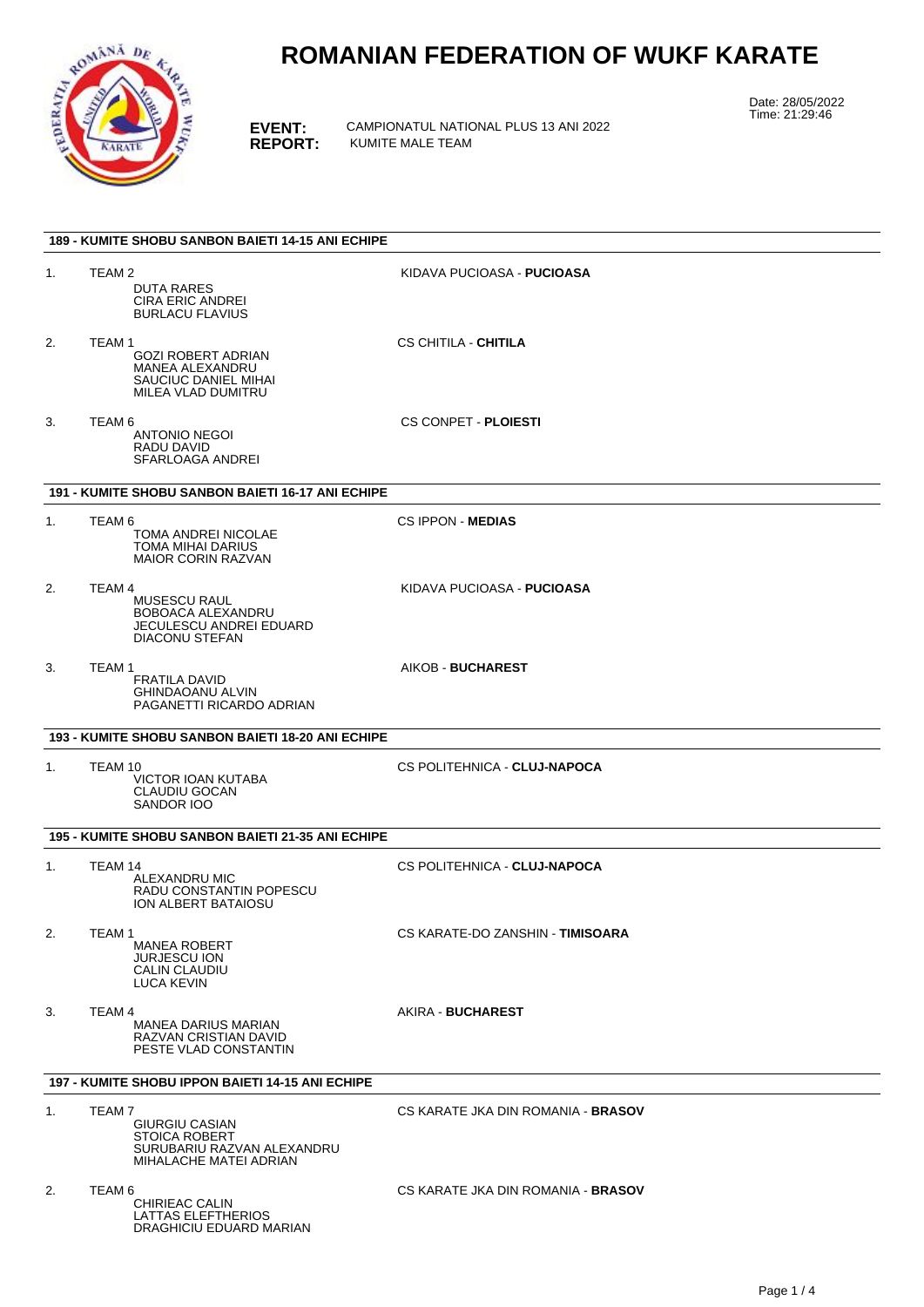

# **ROMANIAN FEDERATION OF WUKF KARATE**

**EVENT:** CAMPIONATUL NATIONAL PLUS 13 ANI 2022 **REPORT:** KUMITE MALE TEAM

Date: 28/05/2022 Time: 21:29:46

|                | 199 - KUMITE SHOBU IPPON BAIETI 16-17 ANI ECHIPE                                                            |                                                                   |
|----------------|-------------------------------------------------------------------------------------------------------------|-------------------------------------------------------------------|
| 1.             | TEAM 1<br><b>TREBEA ANDREI</b><br>MAN TUDOR<br><b>MARCU DARIUS</b>                                          | CS HAYASHI ACTIV - <b>FLORESTI</b>                                |
| 2.             | TEAM 6<br><b>VESCAN CATALIN</b><br><b>DENIS DUMITREAN</b><br><b>BADIU DAVID</b>                             | PALATUL COPIILOR - CLUJ NAPOCA - CLUJ-NAPOCA                      |
| 3.             | TEAM 10<br><b>BELICI ROBERT STEFAN</b><br><b>BRATU KERIM IONUT</b><br><b>CIOLACU DRAGOS</b><br>POTERAS LUCA | CS KARATE JKA DIN ROMANIA - <b>BRASOV</b>                         |
|                | 201 - KUMITE SHOBU IPPON BAIETI 18-20 ANI ECHIPE                                                            |                                                                   |
| $\mathbf{1}$ . | TEAM 12<br><b>BACALU ANDREI</b><br>CHIRIEAC COSMIN<br>PADUROIU CONSTANTIN MIHAI<br>PUIU ALEXANDRU           | CS KARATE JKA DIN ROMANIA - BRASOV                                |
|                | 203 - KUMITE SHOBU IPPON BAIETI 21-35 ANI ECHIPE                                                            |                                                                   |
| 1.             | TEAM 3<br>POP RAZVAN<br>TRAI ROBERT<br><b>TRAI ERVIN</b>                                                    | CS HAYASHI ACTIV - <b>FLORESTI</b>                                |
| 2.             | TEAM 1<br><b>HENEGARIU RAZVAN</b><br>RADU BOGDAN                                                            | CSO VOLUNTARI - VOLUNTARI                                         |
| 3.             | TEAM 8<br><b>MARGINEAN ALIN</b><br><b>INDREICA RAZVAN</b><br><b>RUS GABRIEL</b><br><b>REDNIC LUCA</b>       | PALATUL COPIILOR - CLUJ NAPOCA - CLUJ-NAPOCA                      |
|                | <b>205 - KUMITE ROTATIV SHOBU SANBON BAIETI 13 ANI ECHIPE</b>                                               |                                                                   |
| 1.<br>2.       | TEAM <sub>1</sub><br>TEAM 1<br><b>BICA RAZVAN</b><br><b>FILIP DOBI</b><br>STEFAN SOCOLIUC                   | BASSAI-DAI - PIATRA NEAMT<br>CS SPORT RECORD ORIGINAL - TIMISOARA |
| 3.             | TEAM <sub>1</sub><br>MIHOC CONSTANTIN<br><b>MAIOR ION-DAN</b><br>DAVID DARIUS CONSTANTIN                    | CS HARA SIGHISOARA - SIGHISOARA                                   |
|                | 207 - KUMITE ROTATIV SHOBU SANBON BAIETI 14-15 ANI ECHIPE                                                   |                                                                   |
| 1.             | TEAM 7<br><b>ANTONIO NEGOI</b><br>RADU DAVID<br>SFARLOAGA ANDREI                                            | <b>CS CONPET - PLOIESTI</b>                                       |
| 2.             | TEAM <sub>3</sub><br>DUTA RARES<br><b>CIRA ERIC ANDREI</b>                                                  | KIDAVA PUCIOASA - <b>PUCIOASA</b>                                 |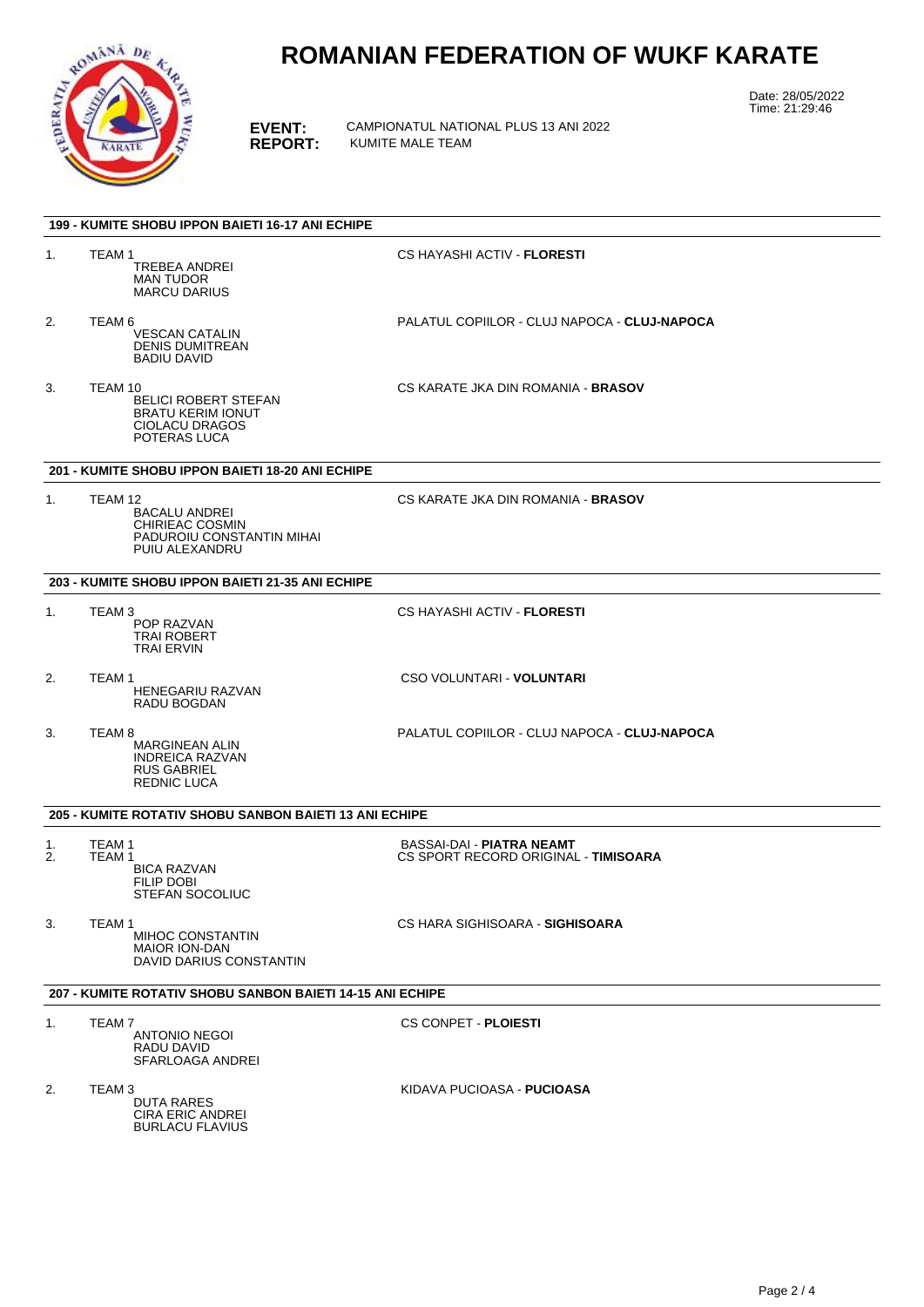

## **ROMANIAN FEDERATION OF WUKF KARATE**

**EVENT:** CAMPIONATUL NATIONAL PLUS 13 ANI 2022 **REPORT:** KUMITE MALE TEAM

Date: 28/05/2022 Time: 21:29:46

|                | 209 - KUMITE ROTATIV SHOBU SANBON BAIETI 16-17 ANI ECHIPE                                                                |                                    |
|----------------|--------------------------------------------------------------------------------------------------------------------------|------------------------------------|
| 1.             | TEAM 7<br>TOMA MIHAI DARIUS<br><b>TOMA ANDREI NICOLAE</b><br><b>MAIOR CORIN RAZVAN</b>                                   | <b>CS IPPON - MEDIAS</b>           |
| 2.             | TEAM <sub>5</sub><br><b>FRATILA DAVID</b><br><b>GHINDAOANU ALVIN</b><br>PAGANETTI RICARDO ADRIAN                         | AIKOB - BUCHAREST                  |
| 3.             | TEAM <sub>5</sub><br>BOBOACA ALEXANDRU<br><b>MUSESCU RAUL</b><br><b>JECULESCU ANDREI EDUARD</b><br><b>DIACONU STEFAN</b> | KIDAVA PUCIOASA - <b>PUCIOASA</b>  |
|                | 211 - KUMITE ROTATIV SHOBU SANBON BAIETI 18-20 ANI ECHIPE                                                                |                                    |
| 1.             | TEAM 11<br>SANDOR IOO<br>CLAUDIU GOCAN<br><b>VICTOR IOAN KUTABA</b>                                                      | CS POLITEHNICA - CLUJ-NAPOCA       |
|                | 213 - KUMITE ROTATIV SHOBU SANBON BAIETI 21-35 ANI ECHIPE                                                                |                                    |
| $\mathbf{1}$ . | TEAM 2<br><b>MANEA ROBERT</b><br><b>JURJESCU ION</b><br>CALIN CLAUDIU<br><b>LUCA KEVIN</b>                               | CS KARATE-DO ZANSHIN - TIMISOARA   |
| 2.             | TEAM 15<br>ALEXANDRU MIC<br>RADU CONSTANTIN POPESCU<br>ION ALBERT BATAIOSU                                               | CS POLITEHNICA - CLUJ-NAPOCA       |
| 3.             | TEAM 5<br>MANEA DARIUS MARIAN<br>RAZVAN CRISTIAN DAVID<br>PESTE VLAD CONSTANTIN                                          | AKIRA - BUCHAREST                  |
|                | 215 - KUMITE ROTATIV SHOBU IPPON BAIETI 13 ANI ECHIPE                                                                    |                                    |
| 1.             | TEAM 15<br><b>STERNS DAVID</b><br>TOMA OCTAVIAN<br>TUDOR ASTION ANDREI SABIN<br>ANDREESCU CRISTIAN                       | CS KARATE JKA DIN ROMANIA - BRASOV |
| 2.             | TEAM 5<br><b>BORDEA RAUL</b><br><b>FIZESAN RADU</b><br>CHETELES RAZVAN                                                   | CS HAYASHI ACTIV - <b>FLORESTI</b> |
|                | 217 - KUMITE ROTATIV SHOBU IPPON BAIETI 14-15 ANI ECHIPE                                                                 |                                    |
| $\mathbf{1}$ . | TEAM 8<br>CHIRIEAC CALIN<br>LATTAS ELEFTHERIOS<br>DRAGHICIU EDUARD MARIAN                                                | CS KARATE JKA DIN ROMANIA - BRASOV |
| 2.             | TEAM 9<br><b>GIURGIU CASIAN</b><br><b>STOICA ROBERT</b><br>SURUBARIU RAZVAN ALEXANDRU<br>MIHALACHE MATEI ADRIAN          | CS KARATE JKA DIN ROMANIA - BRASOV |